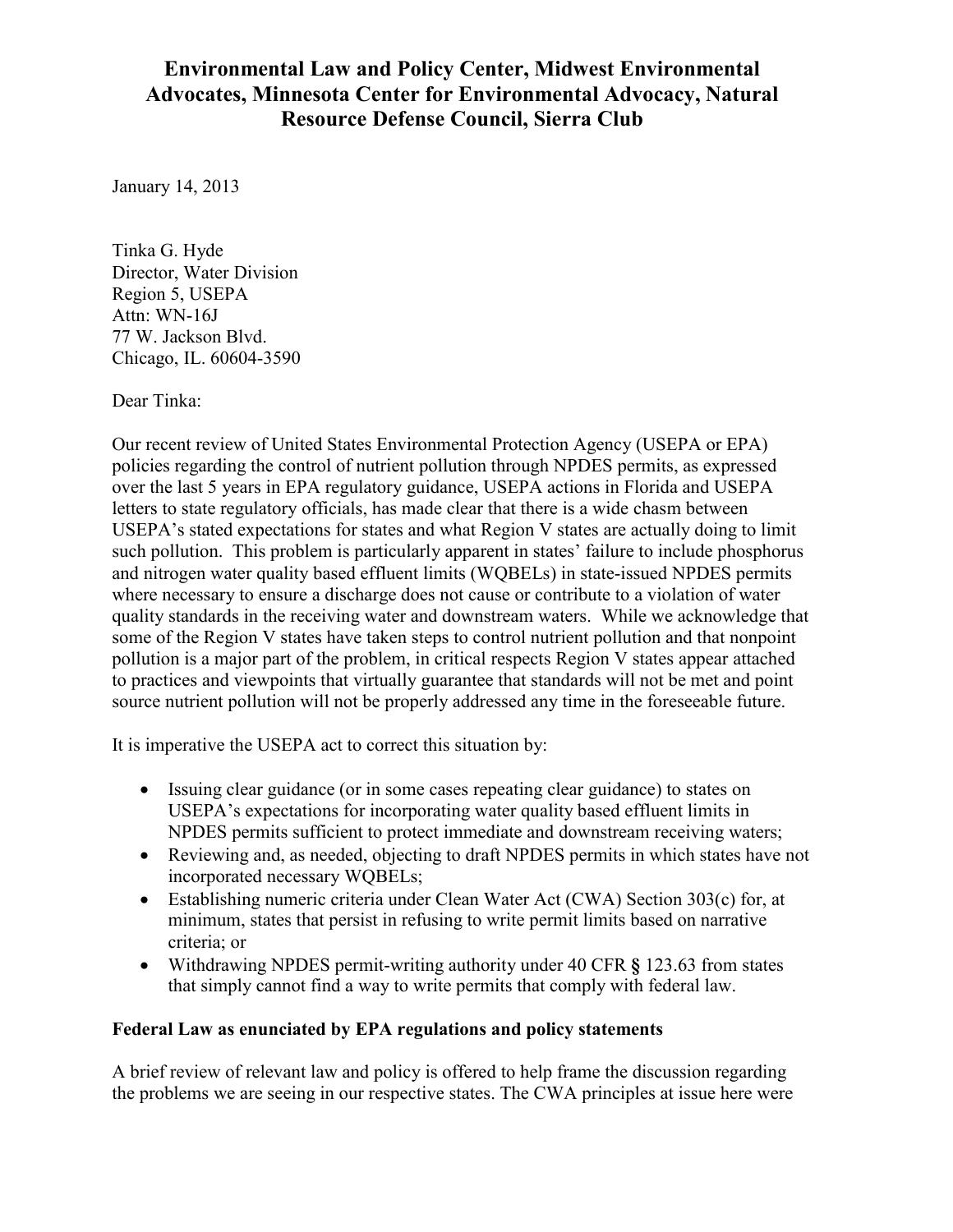succinctly stated in the enclosure to the July 25, 2012 letter of Regional Administrator Susan Hedman to Cathy Stepp, Secretary of the Wisconsin Department of Natural Resources (WDNR) that states:

Sections 301 and 402 of the CWA require NPDES permits to include effluent limitations as needed for discharges to meet water quality standards. The regulation at 40 C.F.R.  $\S$  122.44(d) requires the permit issuing agency to (1) determine whether point source discharges will cause, have a reasonable potential to cause, or contribute to an excursion beyond applicable water quality criteria; and (2) when the agency makes an affirmative determination, set WQBELs that are derived from and comply with water quality standards. (p.6)

Three corollaries should be mentioned here. First, applicable water quality criteria include narrative criteria as well as numeric. As you stated in your January 21, 2011 letter to Marcia Willhite, Chief of the Bureau of Water of the Illinois Environmental Protection Agency (IEPA), "[40 CFR **§**122.44(d)] applies whether the relevant criteria are expressed numerically or in a narrative fashion." (p.1).

Second, the discharge at issue need only "contribute" to the exceedance. As stated by Kevin Pierard, Chief of the Region 5 NPDES Programs Branch, in writing about certain combined sewer overflows:

[R]egardless of whether MMSD's CSOs would, by themselves, cause exceedances of criteria, the discharges contribute to exceedances of numeric criteria for bacteria. National Pollutant Discharge Elimination System (NPDES) regulations require that when discharges will cause, have the reasonable potential to cause or contribute to water quality standards exceedance, water quality-based effluent limits must be included in the permit (see 40 CFR **§**122.44(d)). NPDES regulations further provide that, when reasonable potential exists, the permit must include effluent limits that are "derived from, and comply with all applicable water quality standards. 40 CFR **§**122.44(d)(1)(vii)(A).

Third, permit limits must protect all downstream waters, even those in other states. "40 CFR **§**122.4(4) prohibits issuance of permits when the imposition of conditions cannot ensure compliance with the applicable water quality requirements of all affected states." (Enclosure to July 25, 2012 Hedman letter to Stepp, p.3) This principle has particular relevance in Region 5. As stated by Deputy Assistant Administrator Michael H. Shapiro in a July 29, 2011 letter denying a citizen petition requesting that EPA establish numeric nutrient criteria for Mississippi Basin states, "[C]oncerns [regarding nutrient pollution] are nationwide in scope but have particular relevance to the Mississippi Basin, where nutrient loadings to the Mississippi River and its tributaries are both harming upstream water quality and contributing significantly to hypoxia (or the 'dead zone') in the Gulf of Mexico." (p. 2)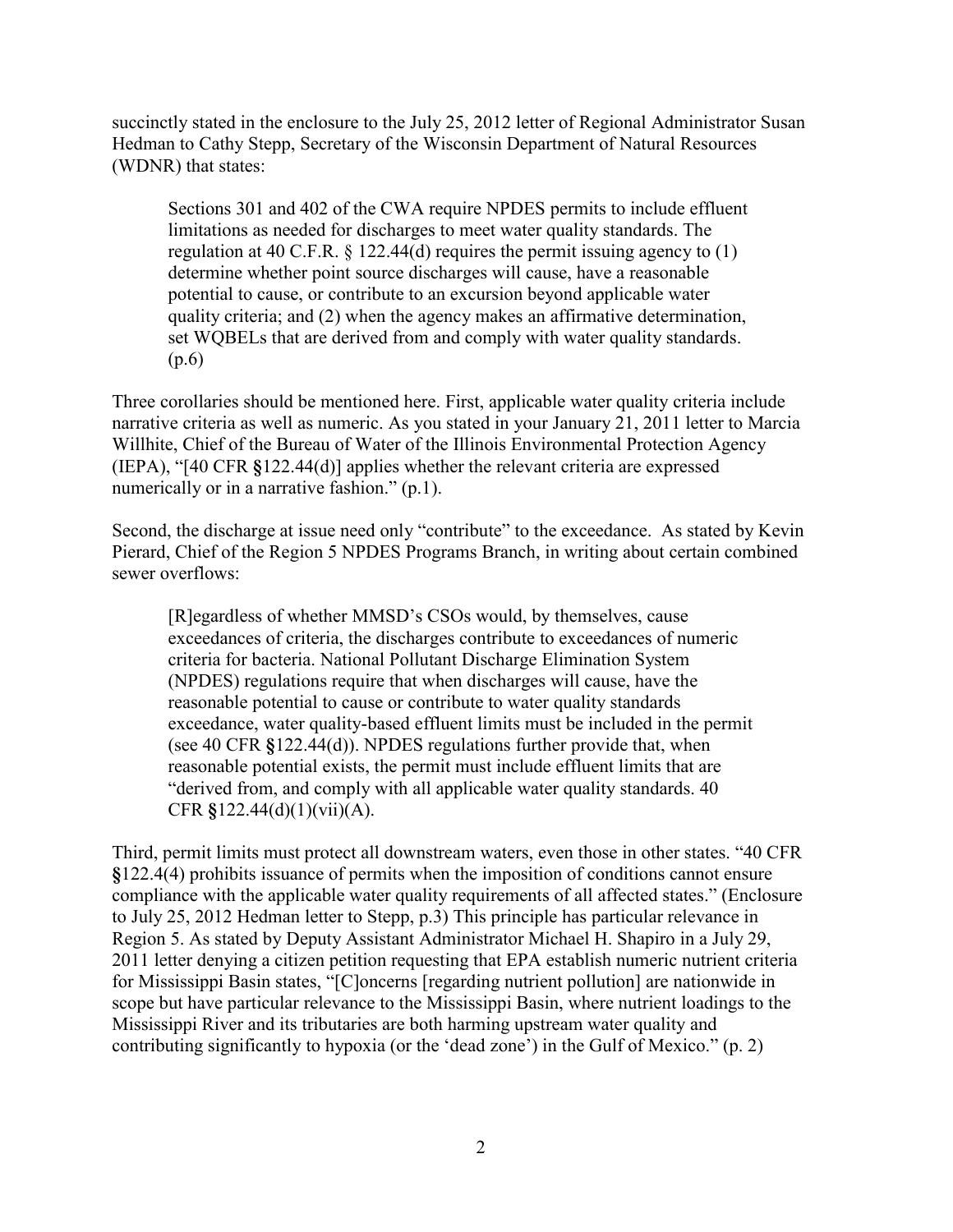Protection of proximate and downstream waters cannot be achieved passively. The permitting agency must affirmatively determine whether downstream waters will be adversely affected by the discharge at issue. As you wrote to Ms. Willhite, "EPA expects that Illinois EPA will follow 40 CFR **§**122.44(d) when it develops permits for nutrient discharges. Specifically, Illinois EPA must: (1) determine whether nutrient discharges will cause, have a reasonable potential to cause, or contribute to an excursion beyond the criteria in 35 Ill. Adm. Code  $$302.203$  or  $$302.205$  in proximate and downstream waters ..."  $(p.2)^1$ 

Finally, it must be emphasized that technology based effluent limits, while very useful, are not a substitute for water quality based effluent limits. The CWA requires that permits contain the more stringent of technology-based limits and water-quality based limits. 33 U.S.C. **§**1311(b)(1)(C), 40 CFR **§**122.44(d), USEPA NPDES Permit Writer's Manual Chapter 6. This is particularly important as to POTW discharges for which technology-based effluent limits have not been updated to recognize technological improvements since the Ford Administration. Indeed, USEPA has recently denied a citizen petition for updated effluent standards for POTWs based in large part on the argument that "[t]he CWA requires application of effluent limitations for nutrients that are met by using advance treatment where necessary to meet applicable water quality standards. ... Specifically, where secondary treatment is insufficient to protect the quality of the receiving waterbody, POTWs must meet any more stringent water-quality based limits derived to achieve water quality standards." Letter of Michael H. Shapiro, Deputy Assistant Administrator, to Ann Alexander, December 14, 2012.

#### **Lack of implementation of federal requirements by Region 5 states**

Despite repeated communications from Region 5 officials regarding the requirements of federal law, it is now clear that states are not implementing these requirements.

#### **Illinois**

USGS has found that Illinois contributes more pollutants to the Gulf of Mexico Dead Zone than any other state.<sup>2</sup> In addition, numerous Illinois waters were found likely to be impaired by nutrient pollution in the latest approved Illinois 303(d) list. Unfortunately, while some reductions in nutrient pollution loadings have been made in Illinois and some promises have

<sup>&</sup>lt;sup>1</sup> With regard to the permits at issue here, there are already proven downstream impairments or the relevant state has failed to determine if there is one. However, even if it is known that currently all downstream waters are healthy, it is not appropriate to wait until a downstream water impairment develops before determining potential impacts. As stated in a March 1, 2011 letter by Acting Assistant Administrator Nancy Stoner to Ronald F. Peck, Executive Director of the New England Interstate Water Pollution Control Commission, "The Agency's primary concern with this approach is that waiting for visible algal growth or an alteration in the biological community ensures that the designated use is already impaired before action is take to reduce nitrogen and phosphorus loading. It takes a significant amount of time and resources for a waterbody to recover once visible signs of nitrogen and phosphorus enrichment are demonstrated."(p.2)

<sup>&</sup>lt;sup>2</sup> Robertson, D.E., Schwarz, G.E. and Alexander, R.B., Incorporating Uncertainty into the Ranking of Sparrow Model Nutrient Yields from Mississippi/Atchafalaya River Basin Watersheds, Journal of the American Water Resources Association, Vol. 45,No. 2 April 2009,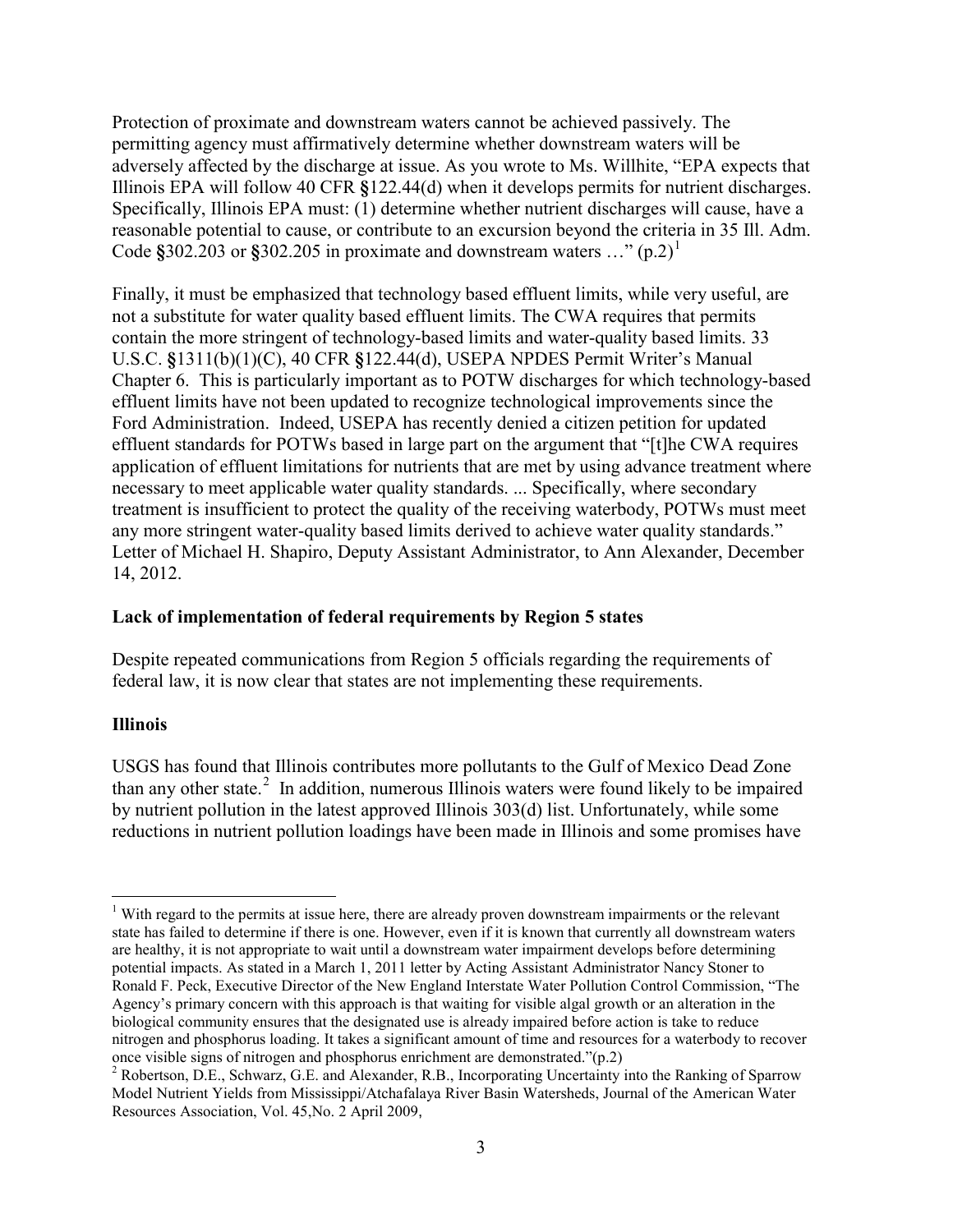been made for further reductions<sup>3</sup>, Illinois has been recalcitrant in refusing to commit to the protection of water quality standards and downstream waters.

IEPA does not study or require permit applicants to study whether the discharge of nutrient pollution may cause or contribute to violations of state narrative or dissolved oxygen criteria or may harm downstream uses. As a result, IEPA has proposed numerous draft NPDES permits that allow nutrient discharges at levels known to cause impairments even when there are known impairments in proximate or downstream waters. In other cases, IEPA has failed to do the work needed to determine if there are proximate or downstream impairments or if the discharges it proposes would continue or exacerbate violations of narrative water quality standards or violations of dissolved oxygen standards.<sup>4</sup>

Currently, we are aware of at least the following draft permits for which no nutrient limit has been proposed by IEPA despite known impairments or lack of information regarding downstream waters:

- Metropolitan Water Reclamation District of Greater Chicago (MWRD) Calumet
- $\bullet$  MWRD North Side
- $\bullet$  MWRD Stickney
- West Chicago Regional STP
- North Shore Sanitary District- Clavey Road STP
- Springfield Metro Sanitary District- Sugar Creek STP
- City of Belleville STP  $# 1$

In those few cases in which IEPA does set a permit limit for nutrient pollution, the limit is 1.0 mg/L for total phosphorus (TP). This limit is clearly based on what could easily be achieved using decades old technology. Certainly, a limit of 1.0 mg TP/L cannot be justified in general as a water quality-based effluent limit. The criteria set by USEPA in Florida, even in phosphate mining regions, are considerably below 1.0 mg/L. The USEPA TP criteria proposed in 2000 and 2001 for eco-regions including Illinois were all far below 1.0 mg/L; the Wisconsin criteria for small streams and rivers are, respectively, 0.075 and 0.1 mg/L; and the Illinois criterion for lakes is 0.05 mg/L.<sup>5</sup> A discharge of 1.0 mg/L TP can only be tolerated if there is very substantial dilution with water relatively free of phosphorus.

<sup>&</sup>lt;sup>3</sup> The Metropolitan Water Reclamation District (MWRD) has agreed to test the Demon technology to remove nitrogen at its Egan plant according to a Dec. 19, 2012 MWRD press release.

<sup>&</sup>lt;sup>4</sup> In failing even to require dischargers to determine if their discharges are impacting downstream waters or to develop plans addressing known impairments, Illinois appears to be especially deficient. While, as the result of a permit appeal and the threat of a state-written TMDL, Illinois Fox River cities have participated in studies to determine a plan for ending Fox River impairments, this is to our knowledge the only instance in which IEPA has required dischargers to act to assure that their discharges are not causing or contributing to nutrient caused impairments. In contrast, WDNR has required the Milwaukee Metropolitan Sanitary District to do phosphorus TMDLs for the water bodies that are impacted by its discharges. Certainly, no less should be required of Illinois dischargers discharging phosphorus to nutrient impaired waters such as the Chicago River and the Des Plaines River.

 $<sup>5</sup>$  See also, Miltner, R.J. (2010). A method and rationale for deriving nutrient criteria for small rivers and</sup> streams in Ohio. *Environmental Management* (DOI 10.1007/s00267-010-9439), Dodds, W. K. (2006) Eutrophication and trophic state in rivers and streams. Limnology and Oceanography 51: 671-680.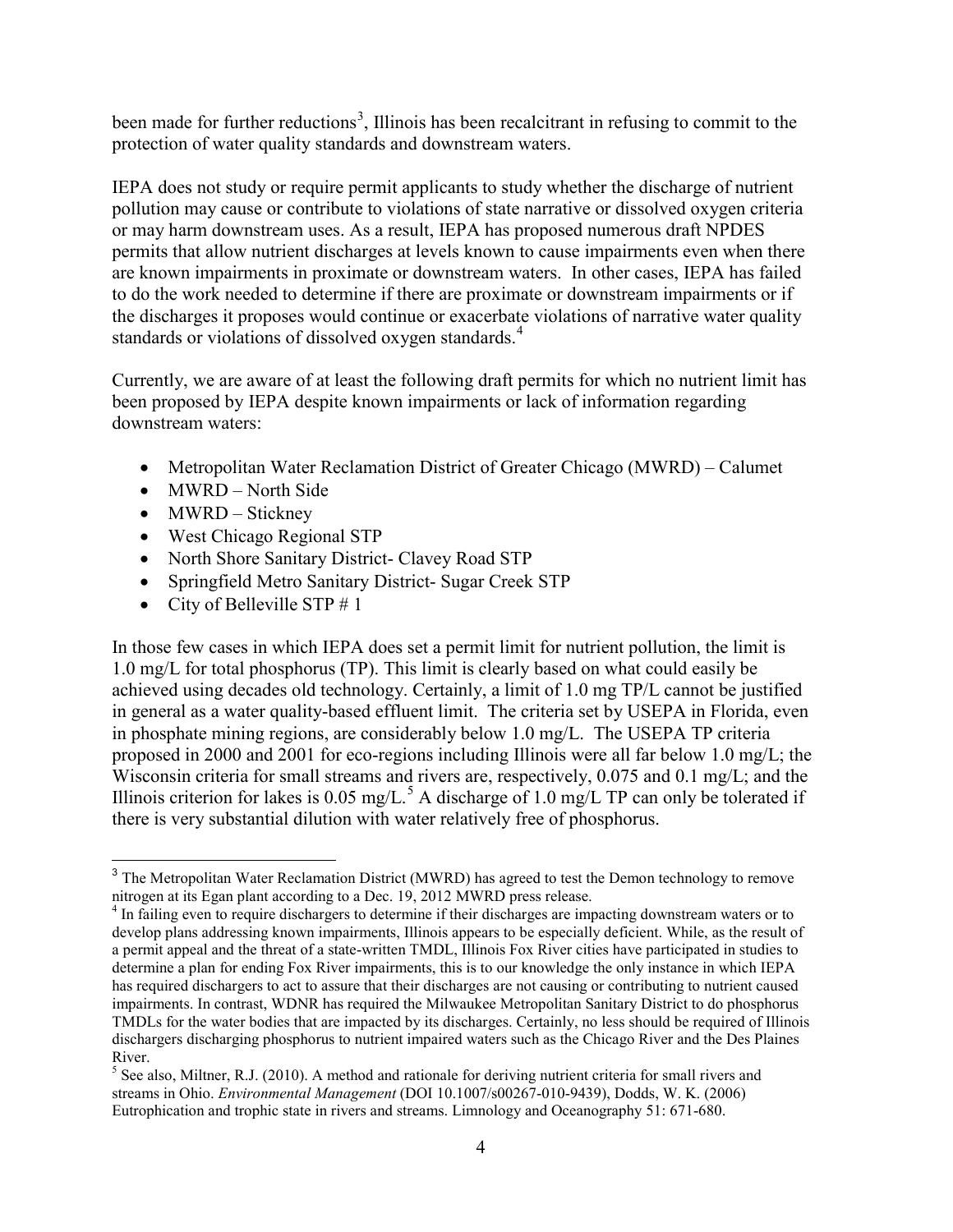Recently, Region 1 disapproved a TMDL that did not provide reasonable assurance that Lake Champlain would be protected from phosphorus pollution because it relied too heavily on uncertain nonpoint load reductions. In doing so, Region 1 decided that the waste load allocation (WLA) had to be redone, stating, "Most of the WLAs for treatment plants in the final TMDL were based on the plants' design flows with effluent concentrations of 0.6 mg/L or 0.8 mg/L of phosphorus (depending on the facility), well above levels that would otherwise be required in the absence of nonpoint source load reductions, and also well above what was technologically feasible [in 2002]." Reconsideration of EPA's Approval of Vermont's 2002 Lake Champlain Phosphorus Total Maximum Daily Load (TMDL) and Determination to Disapprove the TMDL (Jan. 24, 2011) (p. 8). *See also Upper Blackstone Water Pollution Abatement District v. USEPA* (1<sup>st</sup> Cir. 2012) (upholding 0.1 mg/L TP effluent limit set by USEPA to restore a P-impacted water body).

It may be that some small or exceptional dischargers could be allowed to discharge as much as 1 mg/L TP. That cannot be determined, however, because IEPA does not calculate what limits are needed to protect the receiving stream or downstream waters. Nor, as is done in the September 2012 Florida Implementation rules, does IEPA make the discharger do so.

No Illinois dischargers should be allowed to discharge if the discharge will cause impairments. Where there is uncertainty as to whether a discharge has caused or will cause or contribute to impairments, IEPA must require that the information be collected to determine what discharges may be allowed without impairing proximate and downstream waters and the development of a plan to assure compliance with water quality standards.

### **Minnesota**

Minnesota does not calculate and impose WQBELs to protect either immediate or downstream receiving waters. The Minnesota Pollution Control Agency (MPCA) has failed to utilize its narrative standard and has steadfastly refused to utilize its draft numeric phosphorus criteria for rivers or any other surrogate to derive WQBELs.<sup>6</sup>

The MPCA has supplied a variety of reasons for its repeated refusals, none of which comport with the requirements of 40 C.F.R. § 122.44(d), as follows:

- A TMDL has not yet been developed for an impaired waterbody;
- Minnesota lacks a standard for phosphorus in rivers, therefore there are no violations of any water quality standard to which a discharger is contributing;
- $\bullet$  A 1 mg/L limit would be protective if massive nonpoint source reductions occurred in the watershed of the affected stream;
- The draft river eutrophication standards cannot be used because:
	- o They may change;

 <sup>6</sup> This topic is exhaustively presented in a petition for corrective action or de-delegation by the Minnesota Center for Environmental Advocacy to the USEPA filed October 5, 2009. To date, USEPA has not responded to the petition.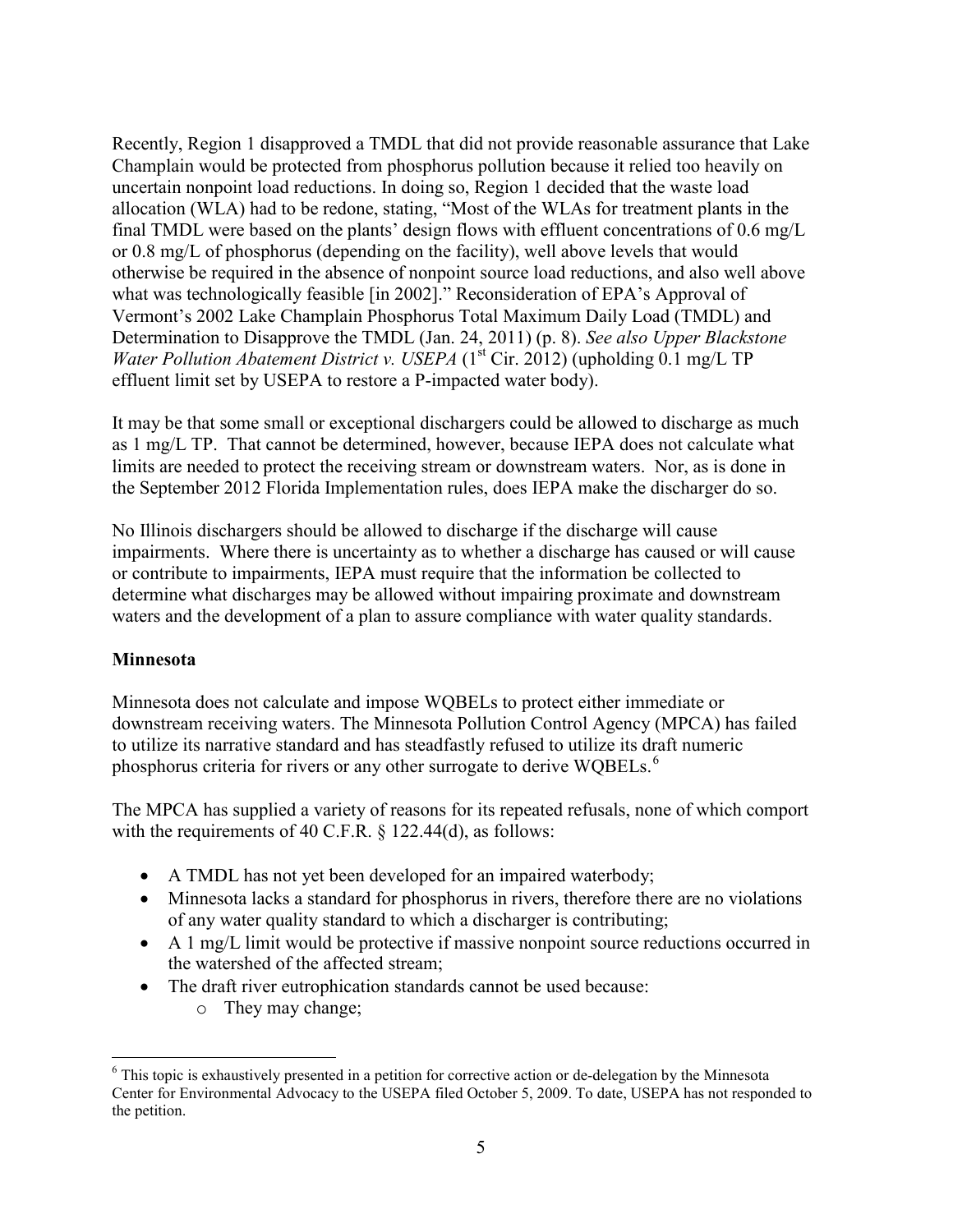- o Guidance for implementation of the proposed standards has not been developed;
- o To do so would represent unpromulgated rulemaking.

Recent permits lacking a WQBEL for phosphorus based on one or more of the above include:

- $\bullet$  Browerville WWTP;
- Buffalo Lake WWTP;
- Dawson WWTP;
- Faribault WWTP;
- $\bullet$  Litchfield WWTP;
- Owatonna WWTP; and
- $\bullet$  Winnebago WWTP

### **Wisconsin**

Wisconsin's position is that phosphorus WQBELs to protect downstream waters are optional. WDNR has failed to impose such limits in several WPDES permits and has justified this failure due to a lack of state guidance for developing such limits absent a TMDL.

For example WDNR, in one recent Notice of Final Determination stated:

Note also that pursuant to s. NR 217.13 (b), Wis. Adm. Code, the Department must calculate WQBELs based on the applicable phosphorus criteria at the point of discharge, except the Department may calculate limits to protect downstream waters. *The latter approach is optional.* Foremost Farms NFD at p. 2 (July 18, 2012) (emphasis added).

The Department acknowledged that state guidance "recommends phosphorus WQBELs be based on downstream water quality criteria when the discharge is upstream of a reservoir or lake," but the state decided that instead it would wait several years for a TMDL to be developed "rather than imposing WQBELs based on downstream water quality criteria…" *Id.* The State has relied on the same rationale to justify its failure to include effluent limits to protect downstream waters in a number of recent permits.

In a November 2012 letter to WDNR, EPA Region 5 clearly explained state and federal regulatory and statutory requirements for calculating and imposing water quality based effluent limits to ensure that a discharge does not cause or contribute to a violation of water quality standards in downstream waters. In that letter EPA Region 5 explained that the phosphorus WQBEL contained in the draft WPDES permit for the City of Oshkosh was inconsistent with state and federal Clean Water Act requirements insofar as the limit failed to protect downstream waters in Lake Winnebago. Yet, even after receiving this letter, WDNR issued a WPDES permit to Domtar LLC on December 26, 2012 without making any assessment of the need for phosphorus WQBELs to protect an impaired flowage approximately 10 miles downstream. In justifying this decision WDNR stated "[w]hile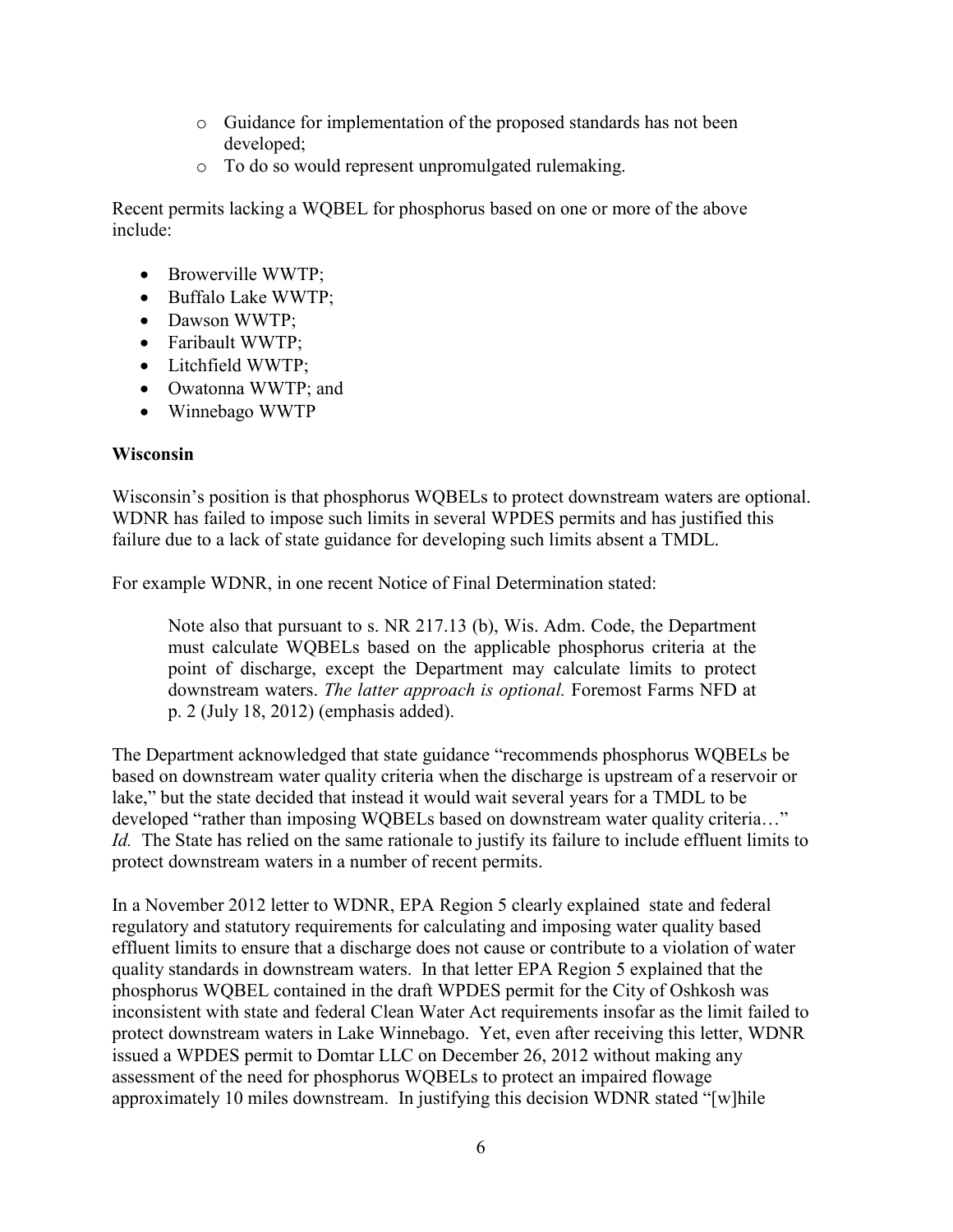Department guidance recommends phosphorus WQBELs be based on downstream water quality criteria when the discharge is upstream from a reservoir or lake, the guidance currently does not contain procedures calculating such limits short of a TMDL that addresses both point and nonpoint source impacts on downstream water quality criteria." Domtar NFD at p. 3 (Dec. 26, 2012).

In closing, we note that Nancy K. Stoner, in her memo of March 16, 2011 "Working in Partnership with States to Address Phosphorus and Nitrogen Pollution through Use of a Framework for State Nutrient Reductions", wrote that "where states are willing to step forward" USEPA can most effectively assist "motivated states" by providing technical assistance, dialog and cooperative efforts with agencies like the United States Department of Agriculture (USDA). (p.2). This may be true, however, the converse of this is certainly true. States that have trouble stepping forward require direct USEPA intervention to assure that permits that harm water quality and violate federal law are not issued. The waters of Illinois, Minnesota, and Wisconsin require this direct form of assistance and USEPA action to assure that permitted discharges from those states are not allowed to harm downstream waters.

Sincerely,

Attract Ethings

**Albert Ettinger** Counsel for ELPC and Sierra Club

**Betsy Lawton**, Midwest Environmental Advocates

**Kim Knowles**, Prairie Rivers Network

**Kris Sigford**, Minnesota. Center for Environmental Advocacy

**Ann Alexander**, Natural Resources Defense Council

**Jessica Dexter**, Environmental Law and Policy Center of the Midwest

cc: Susan Hedman, Regional Administrator Nancy K. Stoner, Acting Assistant Administrator Kenneth Johnson, WDNR Lisa Thorvig, MPCA Marcia Willhite, IEPA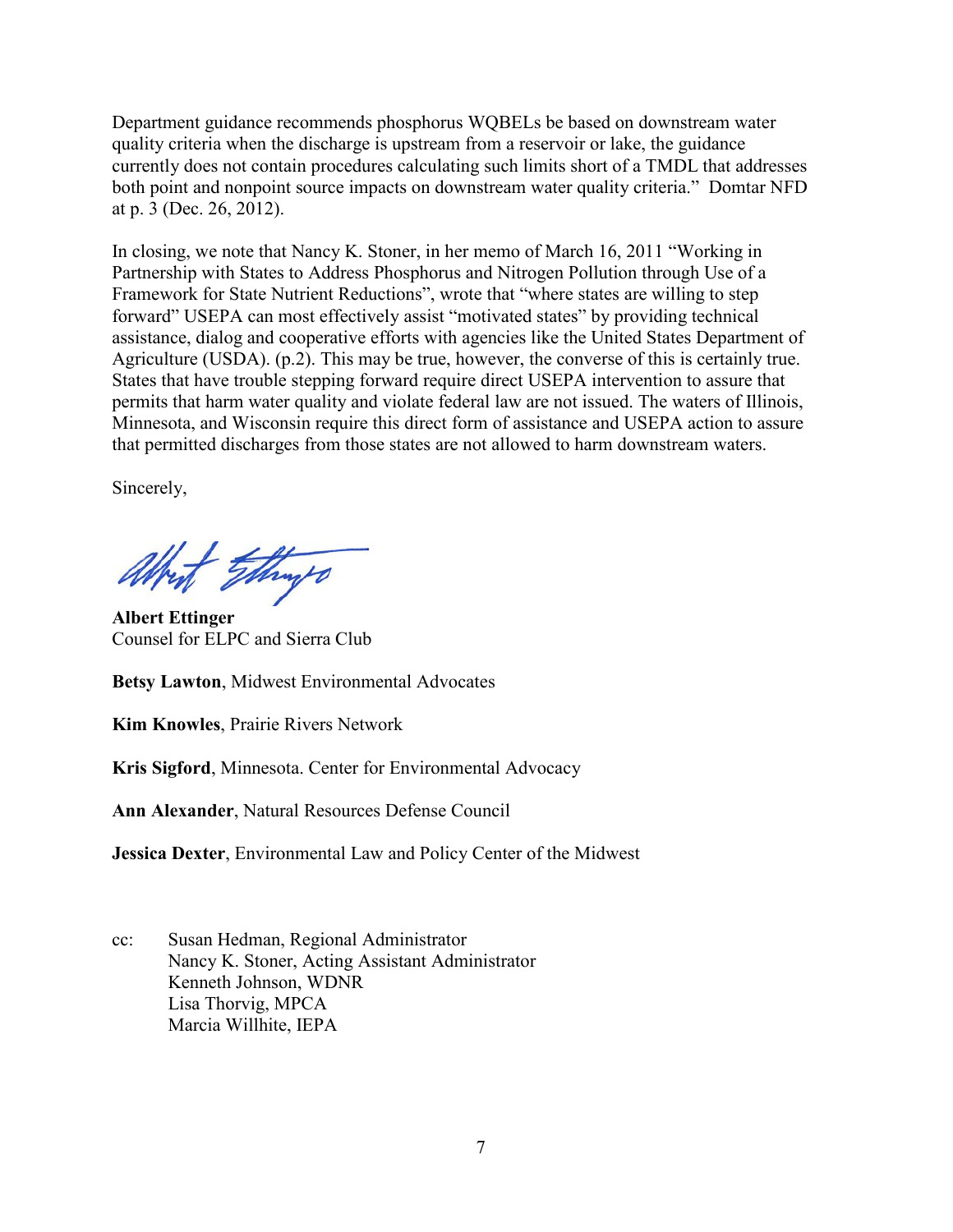## **Attachment A:** Discussion of Illinois Regulations

In two provisions, the Illinois Code on first glance appears to provide that IEPA may not set phosphorus effluent limits in NPDES permits to be more stringent that 1.0 mg/L TP. However, in view of the command of 35 Ill. Adm. Code **§**309.141 that IEPA place limits in NPDES permits as required by federal law, IEPA must set phosphorus limits at levels more stringent than 1 mg/L TP when it is necessary, under 40 CFR **§1**22.44(d) or other federal provisions, for IEPA to do so to prevent granting a permit allowing discharges that may cause or contribute to a violation of water quality standards.

## **I. The Illinois Lake Phosphorus Standard**

The Illinois Lake phosphorus standard, 35 Ill. Adm. Code §302.205, provides

Phosphorus (STORET number 00665): After December 31, 1983, Phosphorus as P shall not exceed 0.05 mg/l in any reservoir or lake with a surface area of 8.1 hectares (20 acres) or more, or in any stream at the point where it enters any such reservoir or lake. For the purposes of this Section, the term "reservoir or lake" shall not include low level pools constructed in free flowing streams or any body of water which is an integral part of an operation which includes the application of sludge on land. Point source discharges which comply with Section 304.123 shall be in compliance with this Section for purposes of application of Section 304.105.

Although developed decades ago, the Illinois 0.05 mg/L lake criterion appears to be reasonable. Other standards and studies of the effect of phosphorus in lakes show that levels of TP above 0.05 mg/L are likely to cause impairments of aquatic life and recreation uses.<sup>1</sup>

The third sentence of §302.205 apparently causes a problem because Section 304.12(b) requires compliance only with a 1 mg/L P effluent limit. §304.105 is an Illinois provision requiring compliance with state water quality standards. It states that, "In addition to the other requirements of this part, no effluent shall, alone or in combination with other sources cause a violation of any applicable water quality standard." Thus, if one read only §302.205, §304.123(b) and §304.105, one might believe IEPA may not place a limit tighter than 1 mg/L on P. This would be unfortunate because obviously in many cases there would have to be 20:1 dilution to avoid violation of the 0.05 mg/L lake phosphorus criteria.

However, §304.105 is not the only provision of the Illinois regulations that set limits on what effluents IEPA may allow. Illinois regulations also provide:

Section 309.141 Terms and Conditions of NPDES Permits

 <sup>1</sup> For comparison, based on recent science, Wisconsin in 2009 set a lake standard for phosphorus of 0.04 mg/L for reservoirs and certain lakes. NR 102.06(4).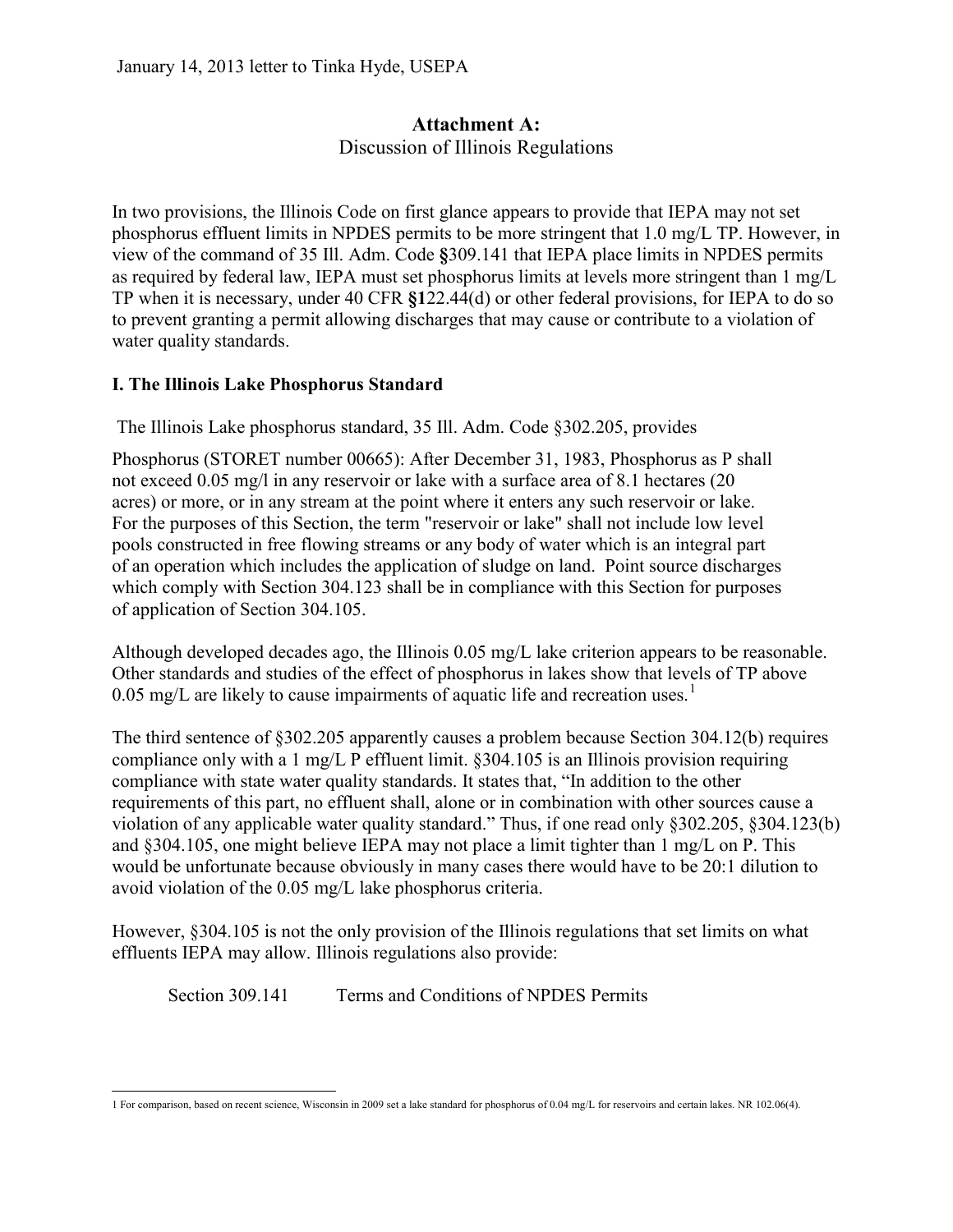In establishing the terms and conditions of each issued NPDES Permit, the Agency shall apply and ensure compliance with all of the following, whenever applicable:

- a) Effluent limitations under Sections 301 and 302 of the CWA;
- b) Standards of performance for new sources under Section 306 of the CWA;
- c) Effluent standards, effluent prohibitions, and pretreatment standards under Section 307 of the CWA;
- d) Any more stringent limitation, including those:
	- 1) necessary to meet water quality standards, treatment standards, or schedules of compliance, established pursuant to any Illinois statute or regulation (under authority preserved by Section 510 of the CWA),
	- 2) necessary to meet any other federal law or regulation, or
	- 3) required to implement any applicable water quality standards, such limitations to include any legally applicable requirements necessary to implement total maximum daily loads established pursuant to Section 303(d) of the CWA and incorporated in the continuing planning process approved under Section 303(e) of the CWA and any regulations or guidelines issued pursuant thereto; ....

Because giving an NPDES permit allowing a discharge that caused a violation of the 0.05 mg/L lake phosphorus standard would plainly violate Section 302 of the CWA and 40 CFR §122.44(d), it would appear that IEPA must place into permits whatever limit is necessary to prevent violation of the standard to comply with §301.141(d)(1) and (2).

It may be argued that, because the third sentence of §302.205 provides that discharges in compliance with the 1 mg/L P limit shall not be deemed to violate the lake phosphorus standard, allowing a discharge of 1 mg/L P does not violate the federal regulations prohibiting allowing discharges that cause or contribute to violations of water quality standards. However, this requires claiming that the third sentence of §302.205 is part of the water quality criterion when it is obviously an implementation rule.

Certainly, there could be no "sound scientific rationale" (40 CFR 131.11) for the third sentence of §302.205 as part of the criterion and it is impossible that USEPA approved it as such. While the sentence does appear in the part of the Illinois Code containing water quality standards, holding that the third sentence of §302.205 is part of the water quality criterion would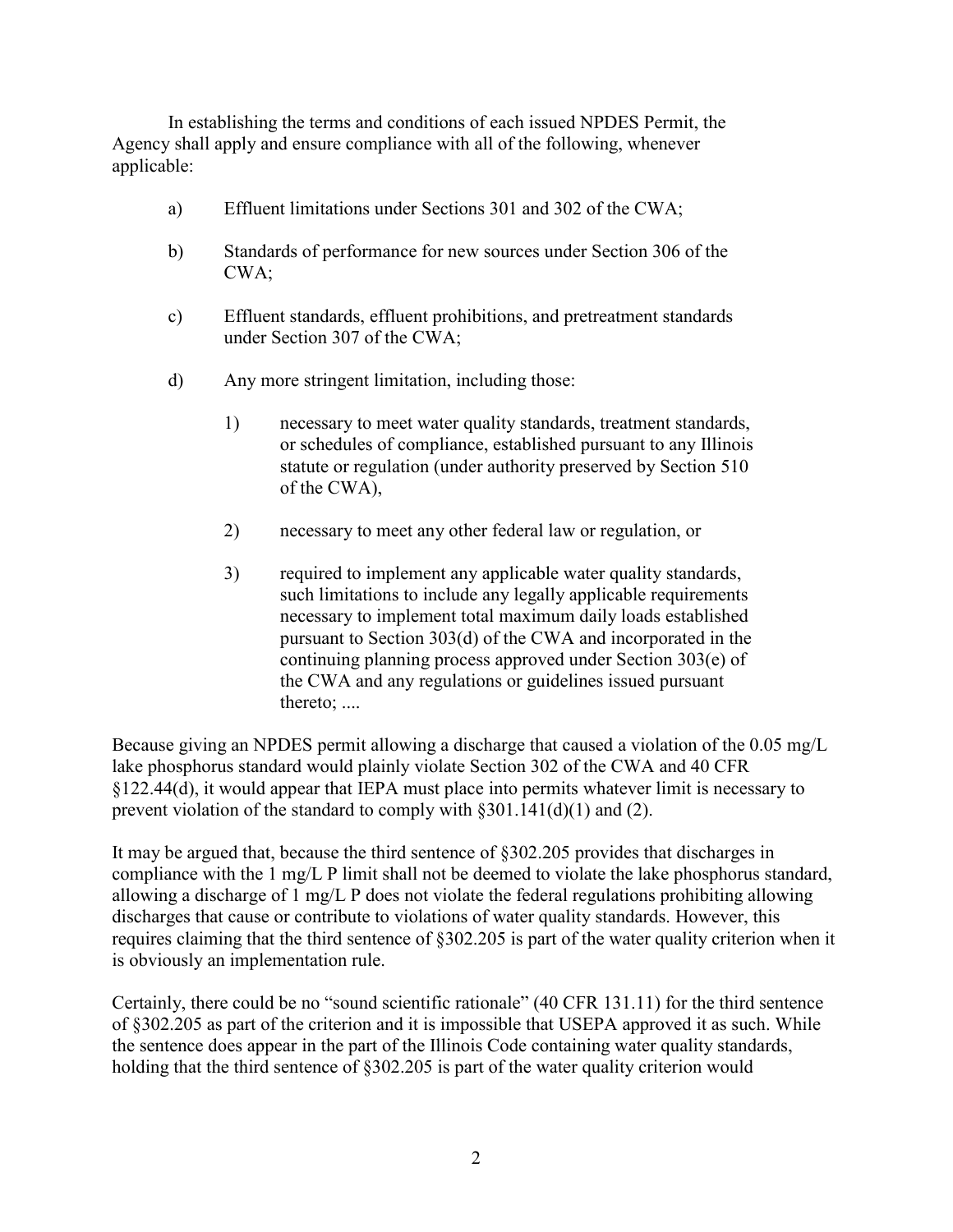necessarily mandate that USEPA establish a new criterion for Illinois lakes under Section §303(c)(4) of the Clean Water Act.

On the other hand, accepting the natural reading of the third sentence of §302.205 that it is an implementation rule, leads to the conclusion that IEPA should not impose a tighter phosphorus effluent limit than 1 mg/L to satisfy §304.105 but should do so when necessary to satisfy §309.141 or other provisions of Illinois law.

## **II. The Illinois Interim Phosphorus Effluent limit provision - §304.123(f)-(k)**

In 2006, Illinois adopted an interim phosphorus effluent rule, which it was expected would be in effect until numeric standards were adopted in 2008. See letter of Tinka Hyde to Marcia Willhite of January 21, 2011 (p. 2) That interim effluent standard includes language that:

- g) Except as provided in subsection (h) of this Section, any new or expanded discharges into General Use waters from the following treatment works not covered by subsections (b) through (f) of this Section, are subject to monthly average permit limits for total phosphorus of 1 mg/ l …
- ….. h) Discharges qualifying under subsections (g)(1) and (g)(2) of this Section may not be subject to the requirements of subsection (g) of this Section provided the discharger demonstrates that phosphorus from treatment works is not the limiting nutrient in the receiving water. The Agency may impose alternative phosphorus effluent limits where the supporting information shows that alternative limits are warranted by the aquatic environment in the receiving stream.
- i) No additional phosphorus limitations are required pursuant to Sections 304.105 and 35 Ill. Adm. Code 302.203 for the discharges that comply with the requirements of subsection (g) or (h) of this Section.
- j) The provisions of subsections (g), (h), and (i) of this Section apply until such time as the Board adopts a numeric water quality standard for phosphorus and the adopted standard is approved by the USEPA.

Again, an initial reading of this language in isolation might lead to the conclusion that Illinois regulations now preclude a total phosphorus limit more stringent than the 1 mg/L as to any discharger covered by subsection (g) or (h) of the rule. This conclusion, however, would be incorrect for two reasons. First, the second sentence of 35 Ill. Adm. Code 304.123 (h) provides that IEPA may impose alternative phosphorus limits where supporting information shows that they are necessary. Second, nothing in the rule precludes imposing phosphorus limits necessary to comply with federal law as is required of IEPA by 35 Ill. Adm. Code 309.141. So again, while phosphorus limits may not be made more stringent than 1 mg/L to meet the requirements of Section 304.105, they may be made more stringent than that to meet the requirements of 40 CFR 122.44(d) and other provisions of federal law.